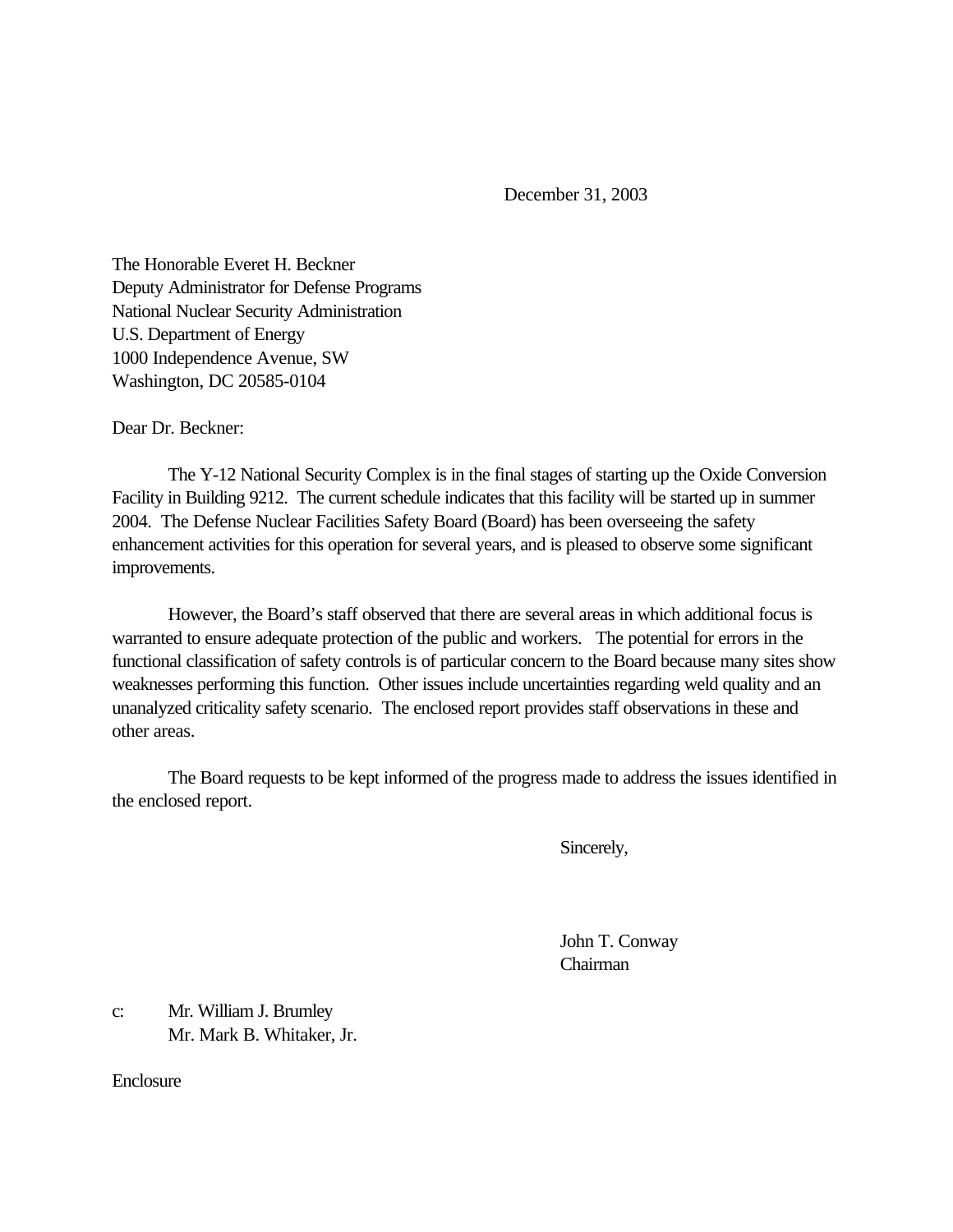## **DEFENSE NUCLEAR FACILITIES SAFETY BOARD**

## **Staff Issue Report**

November 18, 2003

|                 | <b>MEMORANDUM FOR:</b> J. K. Fortenberry, Technical Director                    |
|-----------------|---------------------------------------------------------------------------------|
| <b>COPIES:</b>  | <b>Board Members</b>                                                            |
| <b>FROM:</b>    | F. Bamdad<br>T. Hunt                                                            |
| <b>SUBJECT:</b> | Safety Review of Oxide Conversion Facility at Y-12 National Security<br>Complex |

The Y-12 National Security Complex is preparing to start up the Oxide Conversion Facility (OCF), formerly known as the hydrogen fluoride (HF) supply system in Building 9212; the facility is expected to be fully operational by the third quarter of fiscal year 2005, to fulfill its national security mission. The current schedule calls for an Operational Readiness Review (ORR) to be performed by the National Nuclear Security Administration (NNSA) in the summer 2004. The startup of OCF operations will have as its safety basis the Basis for Interim Operation (BIO) document that has been reviewed and approved by NNSA. Members of the staff of the Defense Nuclear Facilities Safety Board (Board) T. Hunt, D. Owen, M. Duncan, D. Gutowski, and F. Bamdad reviewed the authorization basis for the OCF activities, walked down the processes involved, and held discussions at the site on October 28 and 29, 2003. During this review, the staff made the following observations:

**Design.** The contractor, BWXT Y-12, has satisfactorily resolved the confinement issues identified in the Board's letter of May 30, 2000. The HF confinement enclosures on the loading dock are qualified to Performance Category 3 seismic requirements, and seismically qualified isolation valves have been installed to confine hazardous material to these enclosures during an earthquake. A safetysignificant seismic detection and control system has been installed to perform the necessary safety functions.

**Weld Quality Assurance.** The Board's staff reviewed the status of reexamination and verification of vendor-supplied welds in cases in which radiography records were incomplete. Specifically, radiographic films for 47 welds had been lost by the vendor. Of these, 30 welds were reradiographed, and these films are available. Another 17 welds were accepted with missing radiographic films; 10 of these welds are in a hydrogen piping manifold located in the reduction fluid bed enclosure. The justification for not reradiographing these welds included cost, difficulty of obtaining portable radiography equipment, and lack of observed problems with other welds. Although this radiography approach may be acceptable for non-hazardous systems, it does not seem appropriate for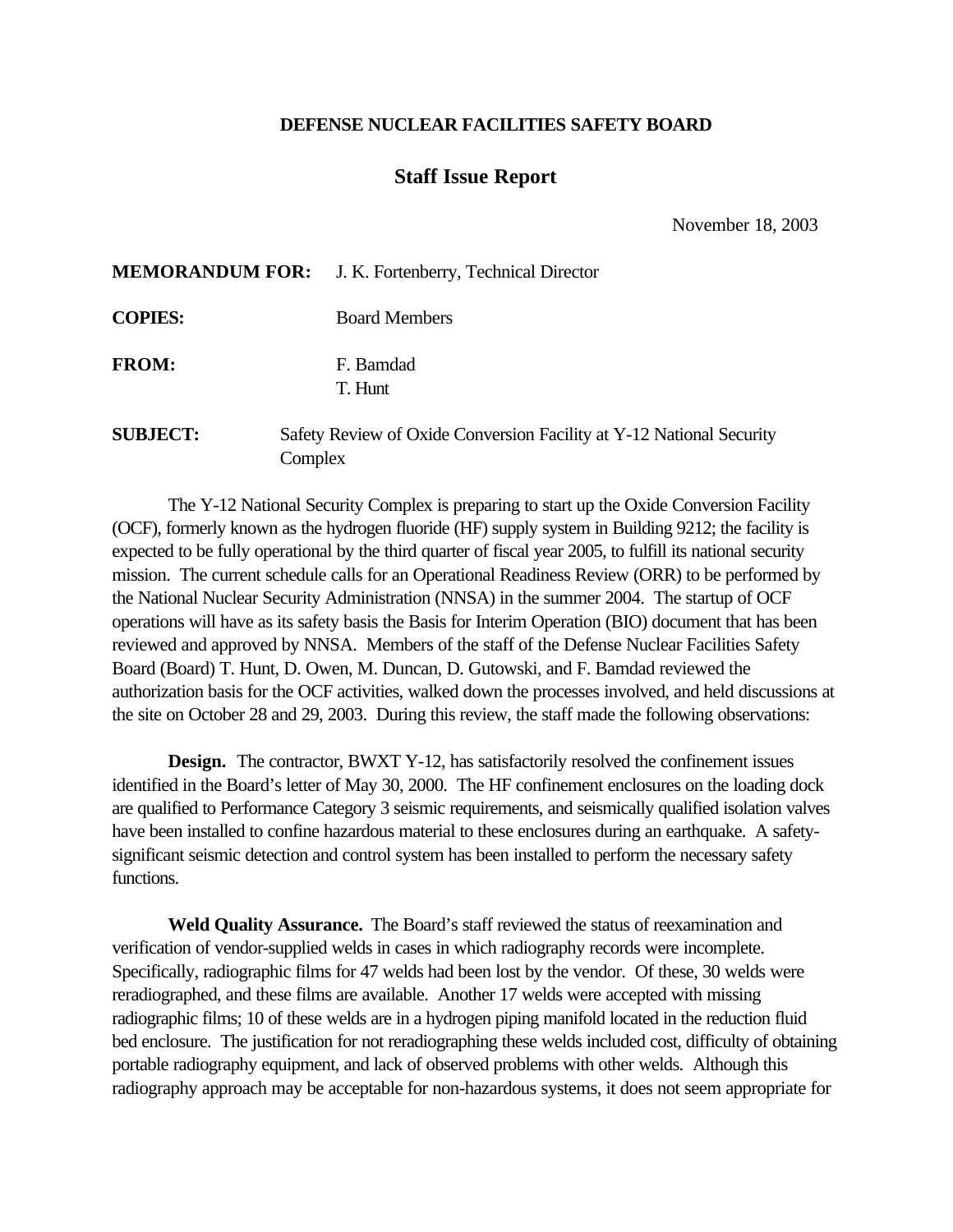the Department of Energy (DOE) to accept missing radiography records for convenience.

**Safety Basis.** As noted, the current Building 9212 BIO will be used to support OCF startup. The contractor is preparing a documented safety analysis (DSA) that will meet the safe harbor requirements of DOE-STD-3009-94, *Preparation Guide for U.S. Department of Energy Nonreactor Nuclear Facility Documented Safety Analysis* and all its change notices. This effort, however, will not be completed in time to support the ORR for OCF operations (the DSA is scheduled for completion in September 2004).

The approved BIO is based on a thorough process hazards analysis that identified more than 500 operational events for OCF operations. The events with significant consequences to the public or workers were further analyzed quantitatively for identification of safety-class or safety-significant structures, systems, and components (SSCs). The radiological consequences of these events did not exceed the DOE Evaluation Guideline of 25 rem, which requires identification of safety-class SSCs. The toxicological consequences to the public, however, exceed the site criterion for identification of safety-significant SSCs.

The BIO identified about 17 design features and 10 active engineered systems that are classified as safety-significant, mainly to protect the public and workers from the toxicological consequences of HF. Although the hazards appear to have been thoroughly identified in the BIO, the Board's staff noted the following weaknesses in the set of controls chosen to prevent or mitigate the consequences of the operational events:

- ! The criteria used to select and classify controls for the protection of facility workers appear to be less stringent than those used for collocated workers. Safety-significant SSCs are identified to protect facility workers only from prompt fatality, whereas collocated workers are protected by safety-significant SSCs if the potential consequences of identified scenarios exceed the Emergency Response Protective Guideline (ERPG)-3 level. According to current DOE directives, all workers should be equally protected from significant hazardous conditions. The staff was informed that this concern will be addressed during the preparation of the DSA.
- ! The Y-12 Site Office has informally identified an issue related to potential worker exposure to HF during connection of the HF cylinder to the pigtail assembly used to transfer HF to the vaporizer. During the subject operation, a worker must access the valves on the end of the cylinder through a door in the cylinder enclosure. The enclosure is normally kept at a slightly negative pressure to ensure that any gas leaks are drawn to the loading dock scrubber system, which removes HF before exhausting air to the environment. This negative pressure is assumed to provide worker protection during connection of the HF cylinder to the pigtail assembly. However, with the access door open during pigtail installation, the face velocity at the opening has not been shown to be sufficient to protect the worker in the case of an HF release during this operation.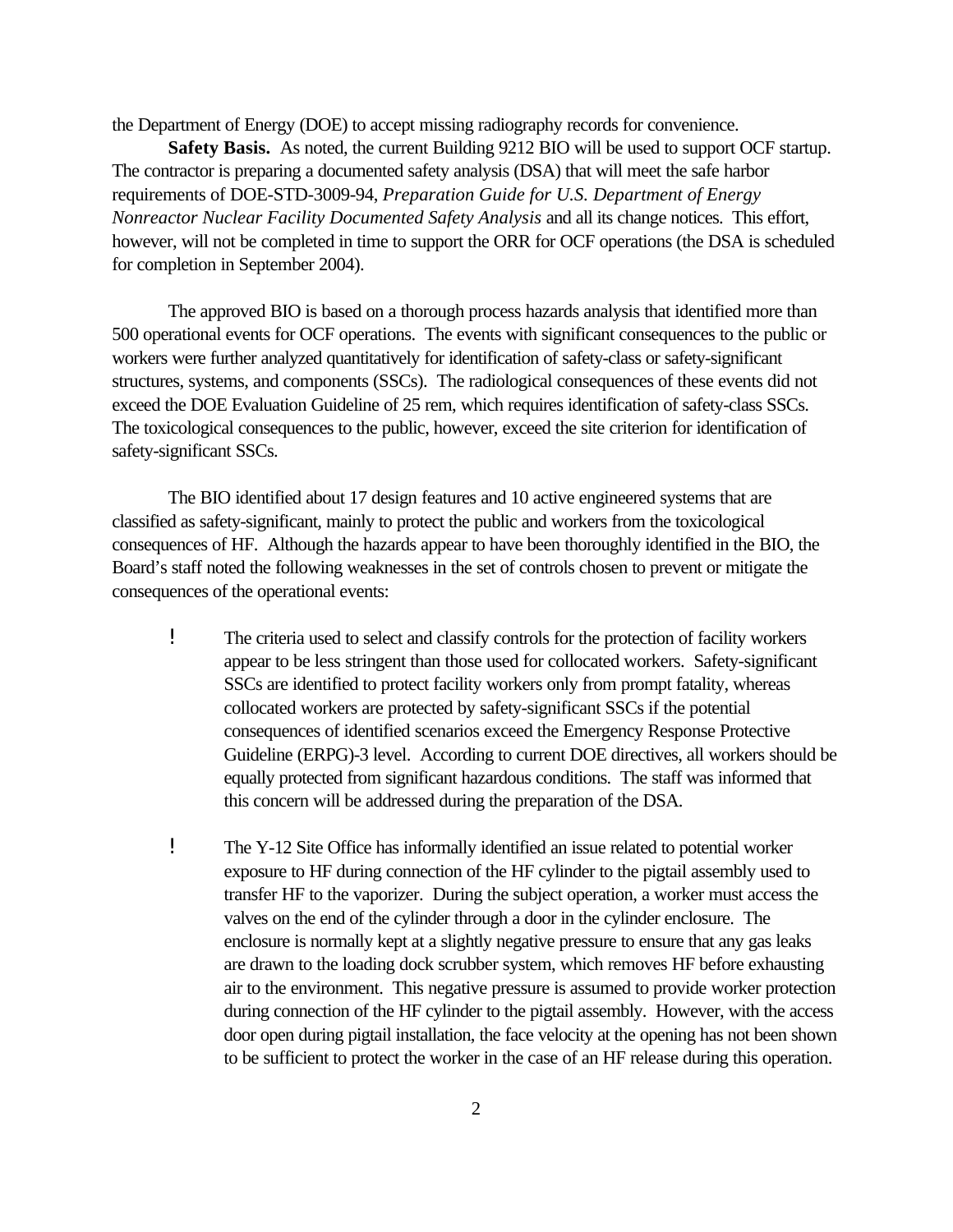The Y-12 Site Office communication of this issue was informal and no mechanism was being applied to ensure proper resolution. The Board's staff believes this issue needs to be communicated formally to the contractor for resolution and tracked to acceptable closure.

- ! One system relied upon to prevent or mitigate potential accident conditions did not appear to have been properly identified as safety-significant. The dock enclosures and the scrubber system are relied upon as secondary confinement to prevent release of HF to the environment in the event of a leak in the primary confinement. Even though this secondary confinement function is classified as safety-significant, not all of the supporting systems are similarly classified. The water flow system of the scrubber is the motive force for HF to be drawn out of the enclosure and treated. Although the primary confinement is automatically isolated upon failure of the scrubber water flow system, leaks from primary confinement could still result in significant consequences. This scrubber water flow system should be identified as safety-significant to ensure that the safety function identified in the BIO will be performed reliably.
- ! A review of the criticality safety evaluation for the fluid beds indicated that a potential accident scenario had not been analyzed. Discussions with contractor personnel identified that no analysis had included the complete discharge of the uranium tetrafluoride (UF<sub>4</sub>) from the uranium receiver onto the floor of the UF<sub>4</sub> transfer glovebox, especially with introduction of a moderator. Many kilograms of uranium are available for transfer into the glovebox, which is located directly below a fire suppression header and within a few feet of some sprinkler heads. There is a potential pathway on the top of the glovebox for water intrusion in the event of sprinkler activation or a pipe break, and there is no drain in the glovebox floor to minimize the accumulation of water.

**Emergency Management Hazards Analysis.** The Emergency Management Hazards Analysis (EMHA) and its associated Emergency Action Levels (EALs) for Building 9212 and OCF were recently revised to portray more accurately some of the improvements made in the facility and its operations. The hazard analyses that support these documents were performed by the Emergency Management group using a computer program different from that used to prepare the BIO. Some of the assumptions also appear to be different from those made during preparation of the BIO. As a result, the potential consequences of similar events may require dissimilar levels of protection.

For example, a break in the HF transport pipe is identified in the EMHA as resulting in locally high consequences and thus being declared an Alert, whereas the BIO estimates the consequences of the same event at the site boundary to exceed the ERPG-2 levels (which would require declaration of a General Emergency if used for identification of the EAL). The contractor's representatives stated that such discrepancies are due to the overly conservative assumptions used in the BIO, and will be resolved during the preparation of the DSA.